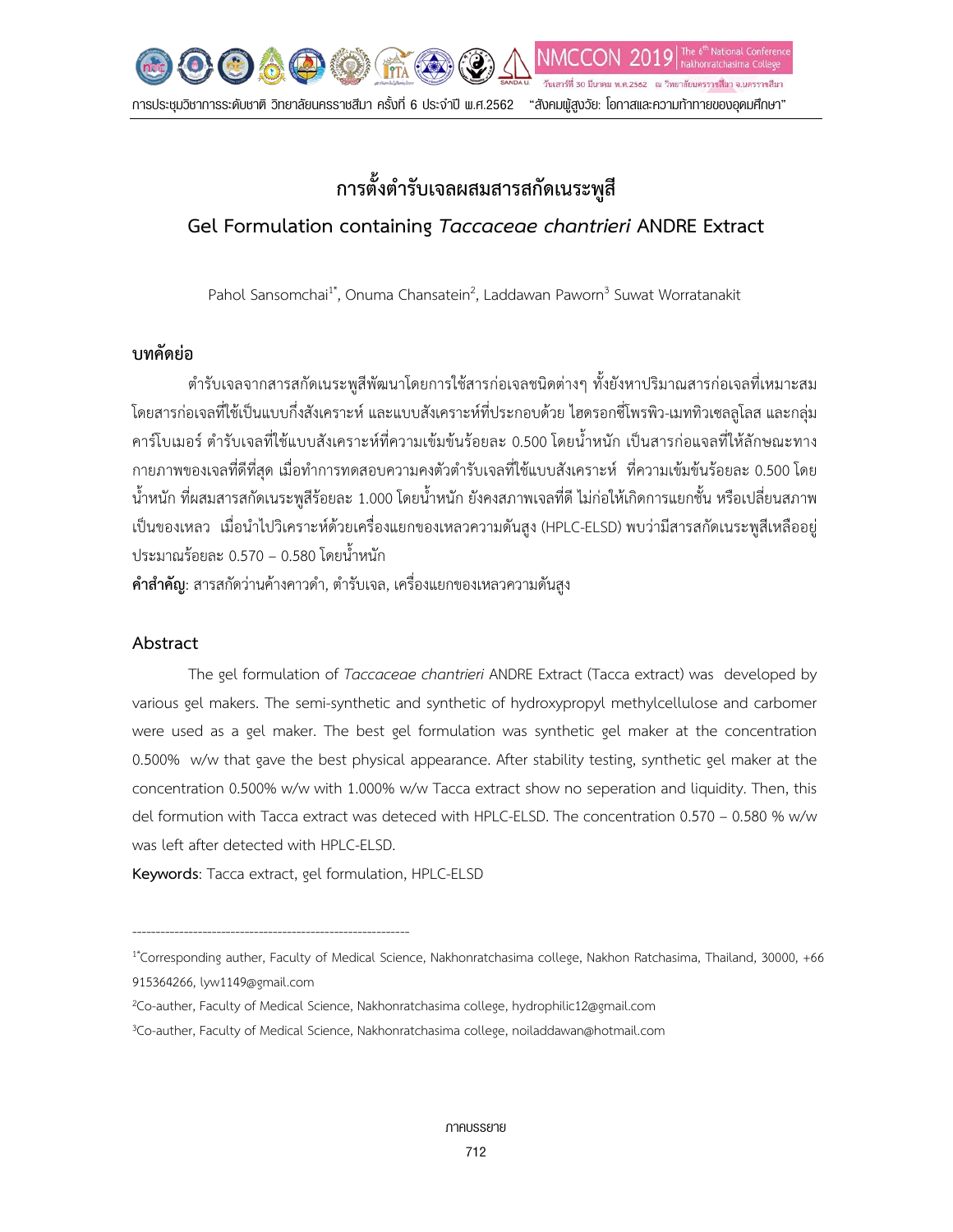#### **Statement and significance of problem**

Gels are semi-solid liquid dosage form widely used in cosmetic products, cosmeceutical and pharmaceutical. Gels consist of liquid compartment and gelling agent. They contain hydrophilic colloid inflation in certain concentrations. They can be classified to two types including hydrophobic gel and hydro gel. A characteristic of gels are clear, smooth, non irritant, maintain good performance and easy to absorp<sup>1</sup>. Further, gel formulas are suitable for oily skin and sensitive skin types than cream, emulsion and ointment. Its due to oily skin and sensitive skin types are charecterized by inflammation and pain that easy noticeable by acne<sup>2</sup>. The preparation hydrogel containing gelling agent(s), alcohol(s), surfactant(s), humectant(s), preservative, purified water, and active ingredient(s). To prepare gel properties need to be selected for the best gel-making ingredient for making gel suitable with active ingredient or other components.

*Taccaceae chantrieri* ANDRE (Tacca) is Thai herb which contain wide rang of pharmaceutical activitties, including anti-inflammatory and immunological effect<sup>3</sup>. This herb has also used as a hair treatment in hill tribe person<sup>4</sup>. It has been used in China as folk medicine to treatment toothache. The active substance in its rhizome namely saponin, had the anti-inflammatory effect<sup>5</sup>. Saponin is thermal sensitive. During soaking and blanching, portions of saponins are dissolved in water and lost in the soaking, washing, and blanching liquors<sup>6</sup>. This study interested in the development of gel formula with Tacca extract in order to gain good gel properties that easily to absorp. This study also dertermine yield of Tacca extract in gel formula by HPLC-ELSD machine.

#### **Objectives**

- To develop gel base formula by using difference gelling agent
- To study the stability of gel formula with *Taccaceae chantrieri* ANDRE extract
- To determine amount of *Taccaceae chantrieri* ANDRE extract after added in gel formula by HPLC-ELSD analysis

#### **Materials and methods**

**Plant extract:** The rhizomes of *Taccaceae chantrieri* ANDRE were washed, ground, and dried to derived find powder. The power was subjected to maceration by 95% ethanol and partition by *n*butanol to gave crude Tacca extract. Then, crude Tacca extract was dried by evaporation and lyophilization.

Gel formulation: Hydroxypropyl methylcellulose (HPMC), carbopol<sup>®</sup>940 polymer (940). carbopol $^{\circledR}$ Ultrez<sup>TM</sup>10 polymer (10), and carbopol $^{\circledR}$ Ultrez<sup>TM</sup>21 polymer (21) were used as a gelling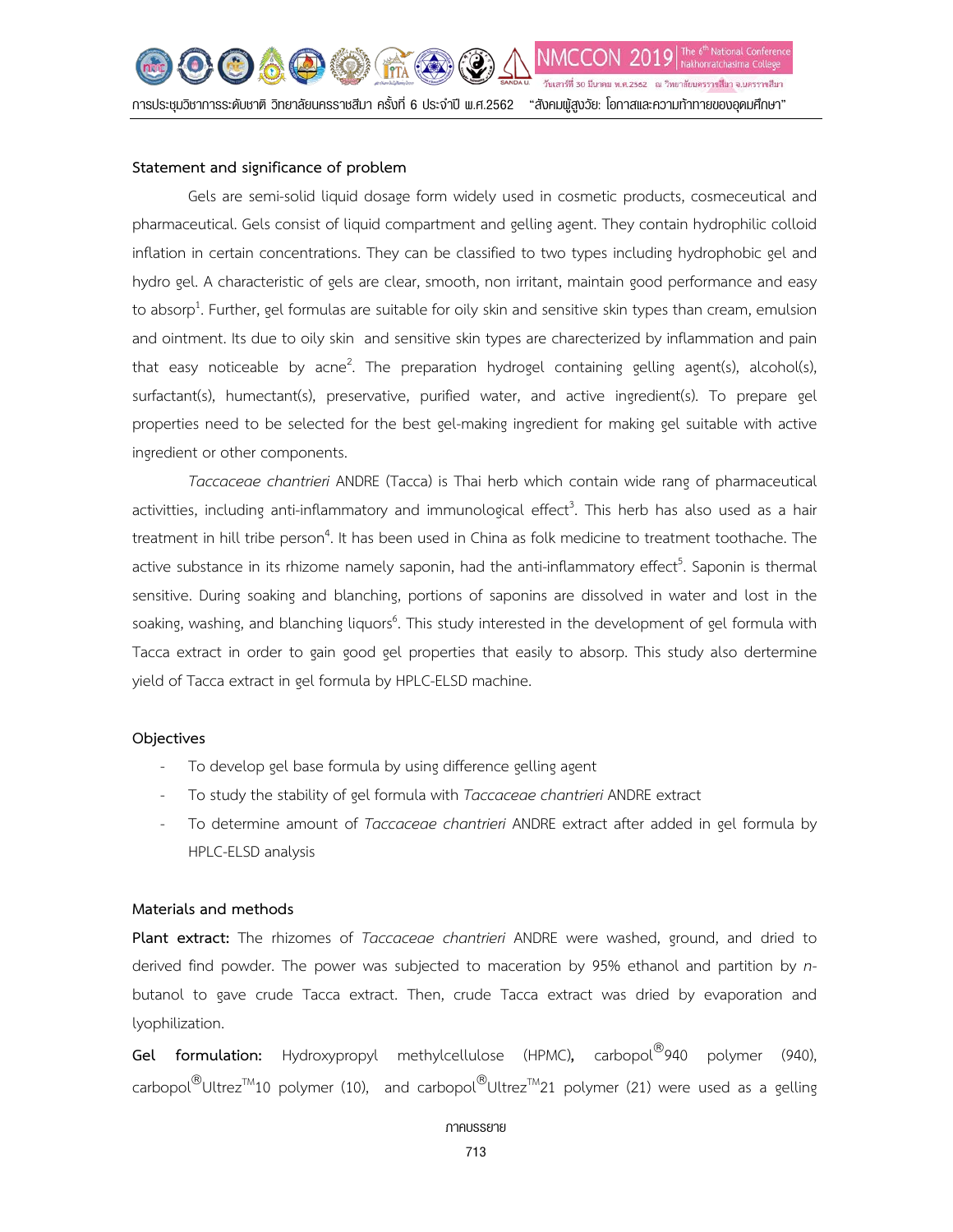

agent. The propotion of the foemulation was show in Table 1. Each ingredient was dispersed in 75 °C. The formula was neutralized by triethanolamine when it cool down. The best gel formulation will added 1.000% w/w Tacca extract as a active ingredient.

| Formula        | Chemical                 |       |                          |                          |                |       |          |       |                |                     |
|----------------|--------------------------|-------|--------------------------|--------------------------|----------------|-------|----------|-------|----------------|---------------------|
| (96W/W)        | <b>HPMC</b>              | 940   | 10                       | 21                       | <b>PEG 400</b> | PEG   | 95% EtOH |       | paraben99% TEA | DI H <sub>2</sub> O |
| $\mathbf{1}$   | 0.500                    |       |                          |                          | 4.000          | 8.000 | 60.000   | 0.220 | 0.500          | Qs.                 |
| $\overline{2}$ | 1.000                    |       |                          |                          | 4.000          | 8.000 | 60.000   | 0.220 | 0.500          | Qs.                 |
| $\mathfrak{Z}$ | 1.500                    |       |                          | ÷                        | 4.000          | 8.000 | 60.000   | 0.220 | 0.500          | Qs.                 |
| 4              | 2.000                    |       |                          | ÷                        | 4.000          | 8.000 | 60.000   | 0.220 | 0.500          | Qs.                 |
| 5              |                          | 0.500 |                          |                          | 4.000          | 8.000 | 60.000   | 0.220 | 0.500          | Qs.                 |
| 6              | $\overline{\phantom{a}}$ | 1.000 |                          |                          | 4.000          | 8.000 | 60.000   | 0.220 | 0.500          | Qs.                 |
| $\overline{7}$ | $\overline{\phantom{a}}$ | 1.500 |                          | ÷                        | 4.000          | 8.000 | 60.000   | 0.220 | 0.500          | Qs.                 |
| 8              |                          | 2.000 |                          |                          | 4.000          | 8.000 | 60.000   | 0.220 | 0.500          | Qs.                 |
| 9              |                          |       | 0.500                    | ÷                        | 4.000          | 8.000 | 60.000   | 0.220 | 0.500          | Qs.                 |
| 10             |                          |       | 1.000                    | $\overline{\phantom{0}}$ | 4.000          | 8.000 | 60.000   | 0.220 | 0.500          | Qs.                 |
| 11             |                          | ۰     | 1.500                    | $\overline{\phantom{0}}$ | 4.000          | 8.000 | 60.000   | 0.220 | 0.500          | Qs.                 |
| 12             |                          |       | 2.000                    |                          | 4.000          | 8.000 | 60.000   | 0.220 | 0.500          | Qs.                 |
| 13             |                          |       | $\overline{\phantom{0}}$ | 0.500                    | 4.000          | 8.000 | 60.000   | 0.220 | 0.500          | Qs.                 |
| 14             |                          |       | -                        | 1.000                    | 4.000          | 8.000 | 60.000   | 0.220 | 0.500          | Qs.                 |
| 15             |                          |       |                          | 1.500                    | 4.000          | 8.000 | 60.000   | 0.220 | 0.500          | Qs.                 |
| 16             |                          |       |                          | 2.000                    | 4.000          | 8.000 | 60.000   | 0.220 | 0.500          | Qs.                 |

Table 1 Gel formulation

**Physical evaluation:** The physical charecteristic of gel formula were evaluated by sensory tests (appearance, color, odor, and compatible). The pH value was also measured. The viscosity was measured by viscometer with RV-6 spindle at 60 rpm.

**Temperature stability test:** The gel formula with Tacca extract in transparent glass bottom was carried out under freeze-thaw cycle (four cycles). The gel formula was stored in freezer (-20.0  $\pm$  2.0 °C) for 16 h. and room temperature for 8 h. The physical evaluation was test (as describe above).

**Photo stability test:** The gel formulations were stored at different light source for 7 days (at window room temperature and exposure to sunlight).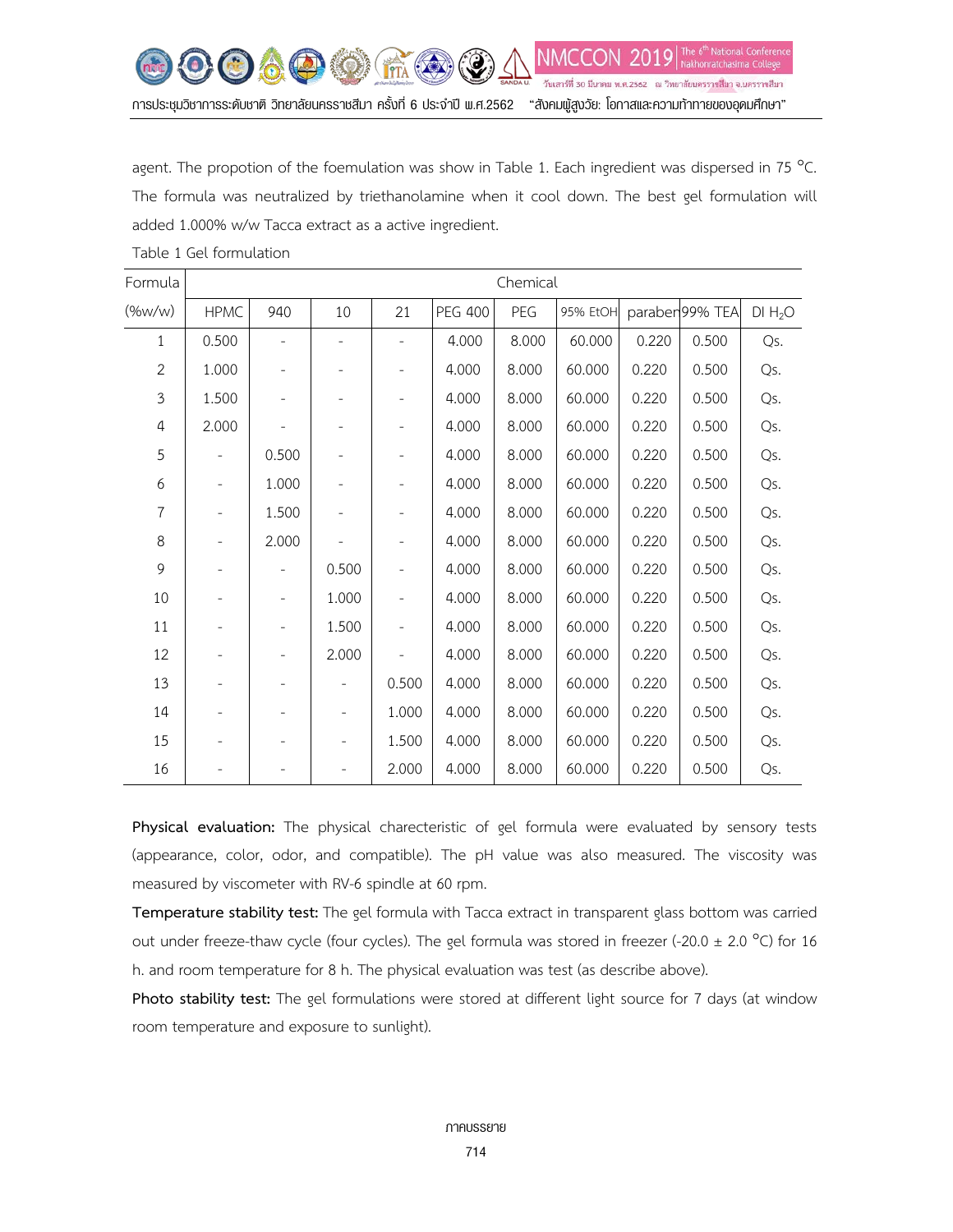

**HPLC-ELSD analysis:** The amount of Tacca extract in gel formula was measured by HPLC-ELSD. The HPLC system was CH<sub>3</sub>Cl: MeOH: H<sub>2</sub>O (70:25:5 %w/v). The standard was 0, 200, 400, 600, 800, 1000 ppm of Tacca extract in MeOH.

#### **Conclusions**

The results of physical charecteristics of gel formula of each gelling agent were showed in Table 2. The best gelling agent was formula 13<sup>th</sup> that show moderate viscosity, clear appearance, low air bubble in the gel formula.

| Formula        | Gelling     | Concentration | Physical appearance |           |            |           |        |  |  |
|----------------|-------------|---------------|---------------------|-----------|------------|-----------|--------|--|--|
|                | agent       | $(\%w/w)$     | Compatible          | Viscosity | Appearance | Bubble    | Odor   |  |  |
| 1              | <b>HPMC</b> | 0.500         | Homo                | $^{+}$    | Turbid     | <b>No</b> | Normal |  |  |
| $\overline{2}$ | <b>HPMC</b> | 1.000         | Homo                | $+$       | Turbid     | <b>No</b> | Normal |  |  |
| 3              | <b>HPMC</b> | 1.500         | Homo                | $+$       | Turbid     | <b>No</b> | Normal |  |  |
| 4              | <b>HPMC</b> | 2.000         | Homo                | $++$      | Turbid     | <b>No</b> | Normal |  |  |
| 5              | 940         | 0.500         | Homo                | $^{++}$   | clear      | $+++$     | Normal |  |  |
| 6              | 940         | 1.000         | Homo                | $+++$     | clear      | $+++$     | Normal |  |  |
| $\overline{7}$ | 940         | 1.500         | Homo                | $++++$    | clear      | $+++$     | Normal |  |  |
| 8              | 940         | 2.000         | Homo                | $+++++$   | clear      | $+++$     | Normal |  |  |
| 9              | 10          | 0.500         | Homo                | $+$       | clear      | $+++$     | Normal |  |  |
| 10             | 10          | 1.000         | Homo                | $++$      | clear      | $+++$     | Normal |  |  |
| 11             | 10          | 1.500         | Homo                | $+++$     | clear      | $+++$     | Normal |  |  |
| 12             | 10          | 2.000         | Homo                | $++++$    | clear      | $+++$     | Normal |  |  |
| 13             | 21          | 0.500         | Homo                | $++$      | Very clear | $+$       | Normal |  |  |
| 14             | 21          | 1.000         | Homo                | $+++$     | Very clear | $^{+}$    | Normal |  |  |
| 15             | 21          | 1.500         | Homo                | $+++++$   | Very clear | $^{+}$    | Normal |  |  |
| 16             | 21          | 2.000         | Homo                | $++++$    | Very clear | $^{+}$    | Normal |  |  |

Homo= Homogeneous

 $+$  = very low viscosity/bubble  $++$  = low viscosity/bubble

+++ = normal viscosity/bubble ++++ = high viscosity/bubble

+++++ = very high viscosity/bubble

The physical charecteristic of gel formula with 1.000% of Tacca extract showed good texture without bubbles and pule brown color. The stability testing showed in Table 3. After finish the

ภาคบรรยาย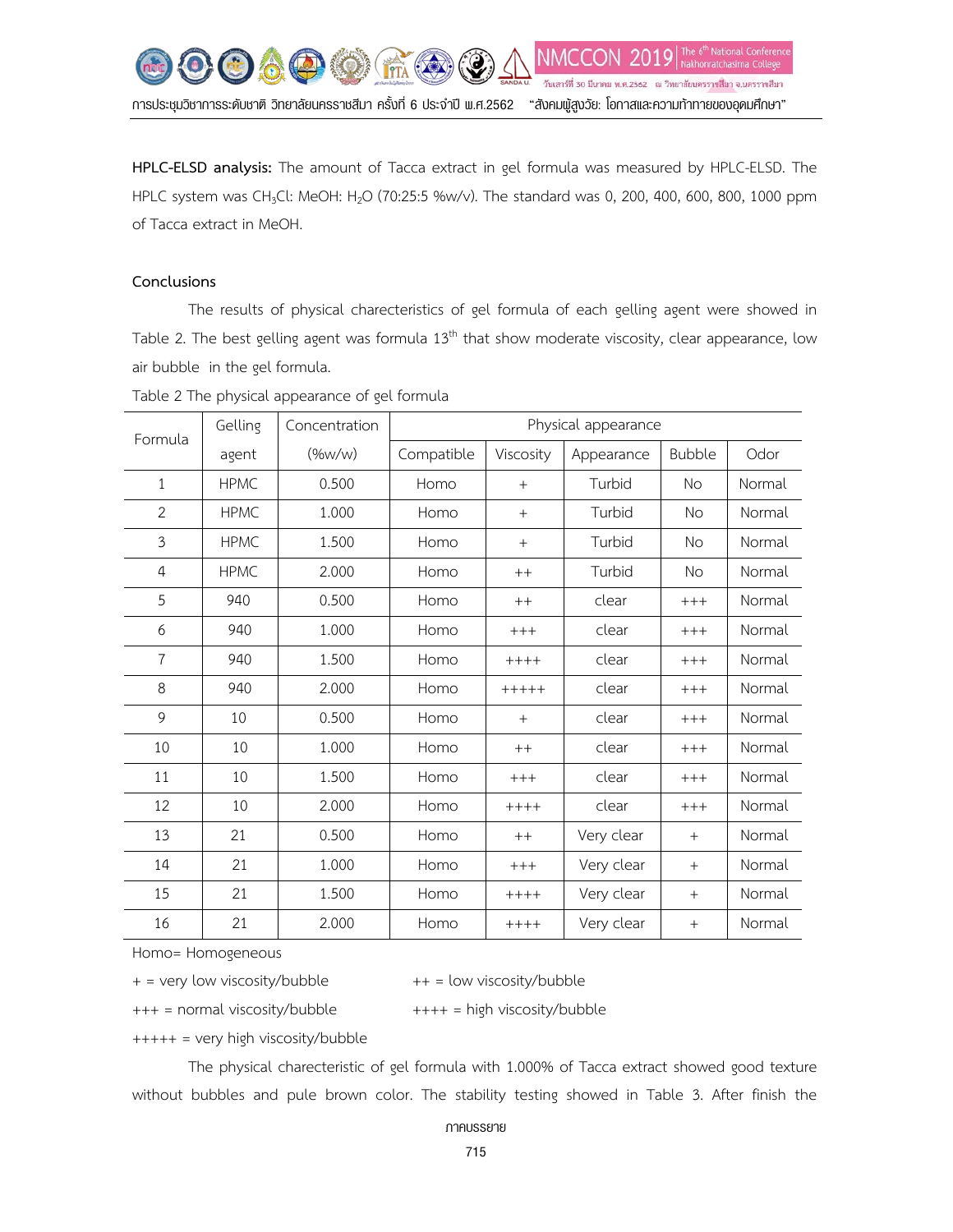temperature test under freeze-thaw cycle for four times and photo stability test, the gel formula with Tacca extract showed no difference to normal gel but the color was reduce after exposed to sunlight. Table 3 The stability test of gel formula with Tacca extract

| Cycle         | Viscosity | pH   | Physical appreance |            |               |        |  |  |
|---------------|-----------|------|--------------------|------------|---------------|--------|--|--|
|               |           |      | Compatible         | Appearance | <b>Bubble</b> | Odor   |  |  |
| Gel base      | 11850     | 6.58 | Homo               | Clear      | $+$           | Normal |  |  |
| $\Omega$      | 15027     | 6.65 | Homo               | Opaque     | $+$           | Normal |  |  |
|               | 15398     | 6.60 | Homo               | Opaque     | $^{+}$        | Normal |  |  |
| $\mathcal{P}$ | 15470     | 6.60 | Homo               | Clear      | $+$           | Normal |  |  |
| 3             | 15633     | 6.60 | Homo               | Clear      | $^{+}$        | Normal |  |  |
| 4             | 15950     | 6.60 | Homo               | Clear      | $^{+}$        | Normal |  |  |

Homo= Homogeneous

| + = very low bubble | $++ =$ low bubble                | $+++$ = normal bubble |
|---------------------|----------------------------------|-----------------------|
| ++++ = high bubble  | $++++ = \text{very high bubble}$ |                       |

The amount of Tacca extract in gel formulas were measured by HPLC-ELSD. The standard Tacca extract showed the retention time at 3.002 – 3.123. The 1.00% w/w of Tacca extract was added into gel formula. After that the gel formula was test the photo stability. The amount of gel formula with Tacca extract that stand at window room temperature was 0.580% w/w. The amount of gel formula with Tacca extract that exposed to sunlight was 0.570% w/w.

#### **Discussion**

The hydro-gel is the hydrophilic gel. The carbopol<sup>®</sup>Ultrez<sup>TM</sup>21 polymer is the best gelling agent cause it easily dispersed and good swelled in hot water. The amount of carbopol $^{\circledR}$ Ultrez $^{\text{TM}}$ 21 polymer at 0.500% w/w was the best of dispersion and swelling that its physical appearance and stability. After stability testing of Tacca extract in gel formula, the amount of extract was decrese case its degrade by light and sunlight. The stability test is the test that accerate 4times the expiring date of the product. It can garuntee that the Tacca extract still remind in gel formula eventhough it expire.